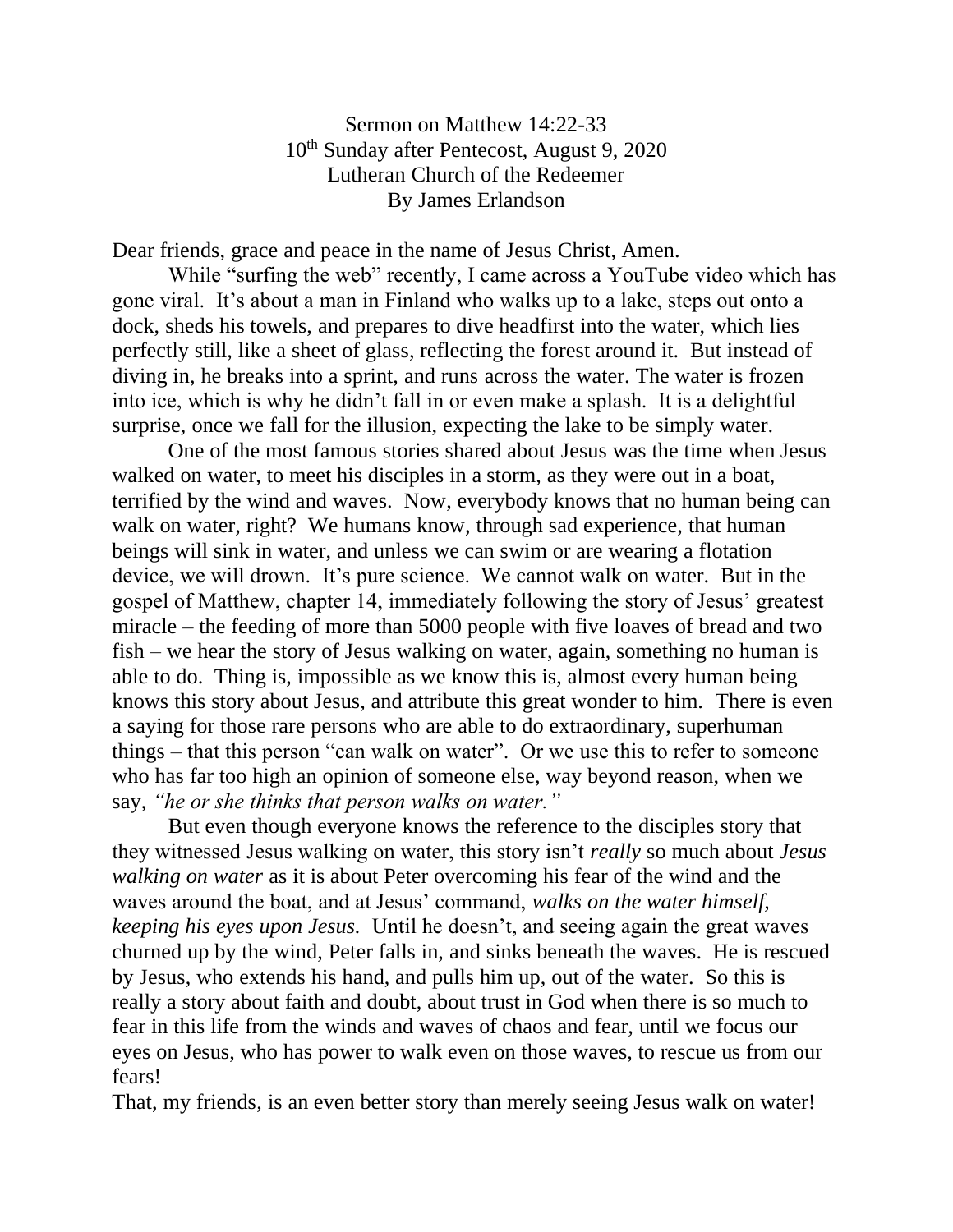Many of you know about the power of the wind and waves, if you've been out on the water much. I remember one time when my daughters were young girls, about ten or twelve years old, and I took Amy, Lori, and a friend Amanda to our lake place for an afternoon. They were playing in the water, and asked to take the row boat out. It is a really shallow lake near shore, and they were wearing life jackets, so I let them go. Well, the wind came up, and the waves drove them out deeper. They weren't very well trained at rowing a boat, so they kept rowing in circles, and going farther from shore. I started getting concerned, so I took out the canoe and a paddle to pursue them – not knowing what I would do once I got out there. After a long paddle, I came up beside them, but the wind kept blowing the boat in circles and it was too choppy for me to come close enough in my canoe – the wind made it hard for me, as one person in the back, to control the canoe. So I gave them a few vocal rowing lessons, and finally they got the hang of it, and started rowing together back to shore. They were fine. But I was not. The more I paddled, the farther away the wind blew me across the lake, past the island. But did I tell you the lake was shallow? Lucky for me, I blew close enough to shore that I could step out of the canoe. It was easier (and faster) to walk the canoe back along the shore, than to paddle. Though I didn't walk ON the water, I was definitely IN the water! Eventually I got back to our cabin – the girls beat me back. But we all learned an important lesson about the power of the wind and the waves on the lake, and our human limitations!

Some of you may have better stories about the power of the wind and the waves of the ocean, where countless ships have sunk in stormy seas and human lives have been lost. When I was in college, our choir went on a concert tour of Norway in 1975. Half of the tour was by boat, as we sailed on a small ship named *The Gideon* up the coast of Norway, from Trondheim up to Narvik and Bodo, north of the Arctic Circle, then back south again, to Bergen. We would steam into the fjords, dock at small towns, and give a concert in the local churches, then it was back on the boat for an overnight trip into the North Sea to the next fjord. Sounds exciting, but sometimes it was a bit harrowing for us "landlubber twentysomethings". I remember sleepless nights, when the waves literally tossed and turn us in our cabins, with my legs going over my head when the ship rolled one way, and my head going over my legs when it rolled the other. Sleep occurred in fitful naps, while some didn't sleep at all. On one particularly stormy night, I got out of my cabin to take a look, and saw two of the galley crew (a woman and a man) both crying in fear of the storm. My confidence shook, I went back into my cabin, not feeling very safe in my bed! Yes, that trip in the good ship *Gideon* was truly unforgettable! But I lived to tell the tale!

Perhaps this is a similar fear to that of the disciples in the boat that night. You see, they were supposed to be docked near shore, waiting for Jesus who was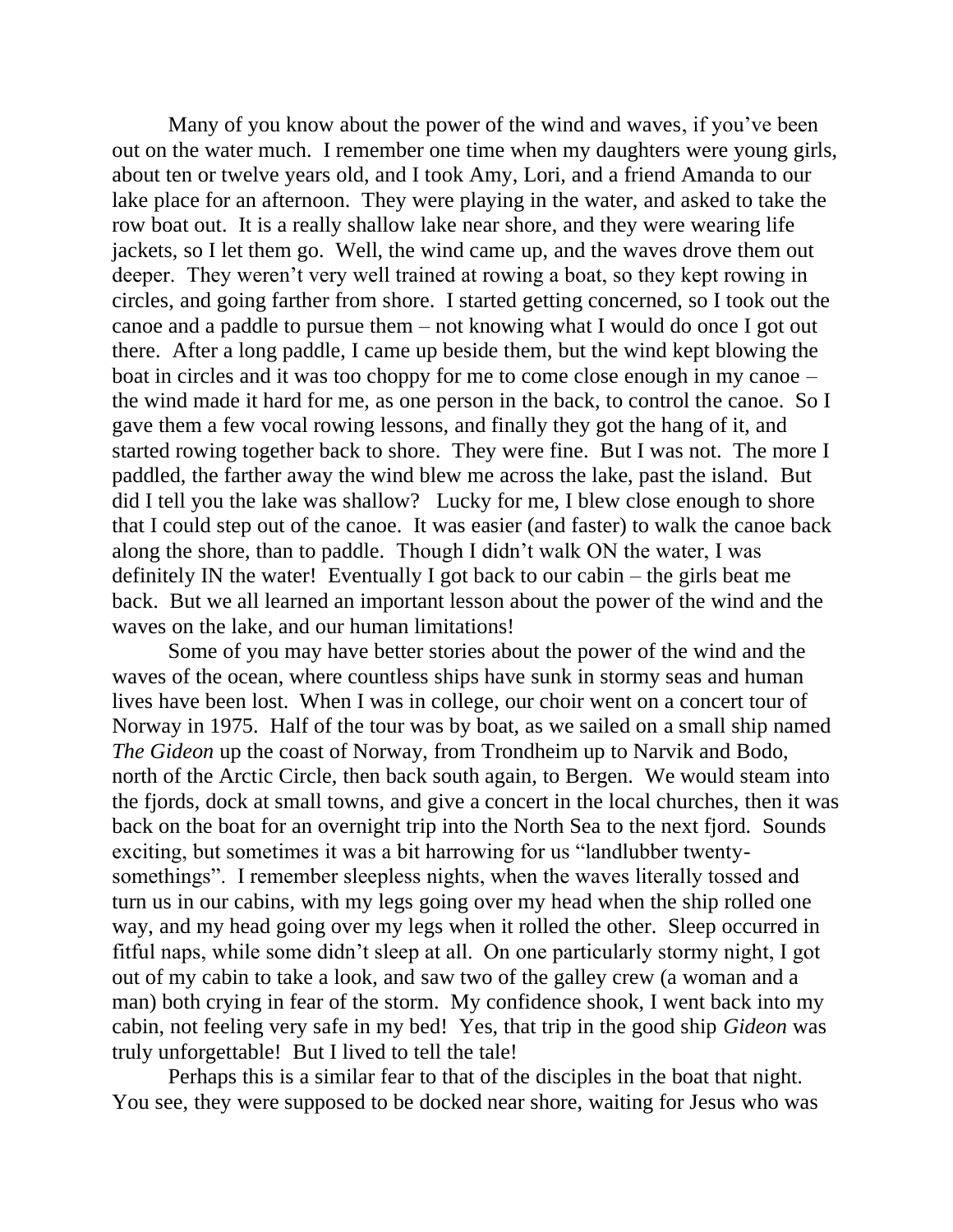up in the mountains praying by himself one evening. Jesus was really getting into the solitude, and praying longer than usual – in fact, he was up there all night! Problem was, the wind and the waves came up and blew them farther and farther from shore. Early the next morning, they were far out from shore, barely able to see land because of the waves. Then they saw what looked like a ghost to them – but it was Jesus, out taking a walk on the water. Besides being unbelievable, the disciples were overcome by their fear and terror of the storm, and now they had ghosts? But here's where the story takes a turn. Jesus called out and told them not to be afraid, for it was him, out on the water, not a ghost!

Peter was as afraid as any of them, but he was willing to take a risk. He called out to Jesus, and said he would come if he commanded him to (oh, please Lord, don't tell me!). So Jesus said, "Come". At first Peter kept his eyes on Jesus, and trusting that he was there, lo and behold, Peter walked on water, too! But once he noticed the strong wind and the height of the waves, he began to sink! He cried out to Jesus to save him, so Jesus stretched out his hand, took Peter's, and pulled him out. He was saved, but Jesus only shook his head, at Peter's lack of faith and loss of focus – but what had he expected? When they got back into the boat, the wind stopped and all was calm. And they worshipped Jesus as the Son of God.

This whole story is a metaphor, a symbol of our faith in God, through our doubts and fear, once the wind and the waves begin. The wind and waves are symbols of the chaos and fear which come into our lives so often, distracting us from our faith, turning our heads from trust in Jesus with the very real dangers around us. Even at our best, when we seek to hold to our faith in Jesus, we can be up and down just like Peter, and take our eyes off Jesus, distracted by the chaos and crisis which ares so common – especially this year, in 2020!

These days we have a lot to be afraid of, for our health, for our livelihoods, for our communities, nation and world, not only from COVID-19! Just a few months ago we had been "sailing along" in our ship of faith, as individuals part of a Church, the Body of Christ, we said! Sure, we have had our challenges in recent years, but worship services have continued every Sunday for generations here, except for a few cancellations due to blizzards. But then, all of a sudden, COVID-19 entered like a sudden storm on the sea (even though we could see it coming on the horizon, like a storm cloud out of Europe and Asia). The wind and waves of the pandemic put a sudden stop to all human gatherings across the world. Suddenly there was no work, no school, no church "in-person" services, no sports, no social gatherings. Despite some saying "it's a hoax" or rumors of conspiracy theories spreading around, many today are hunkered down in fear of COVID. It is perfectly understandable, as we see how many have died or taken sick from COVID in this country. Many may be confused, wondering *"Where is God?"* If God can calm the seas, why is it still storming? If God is the ultimate healer, why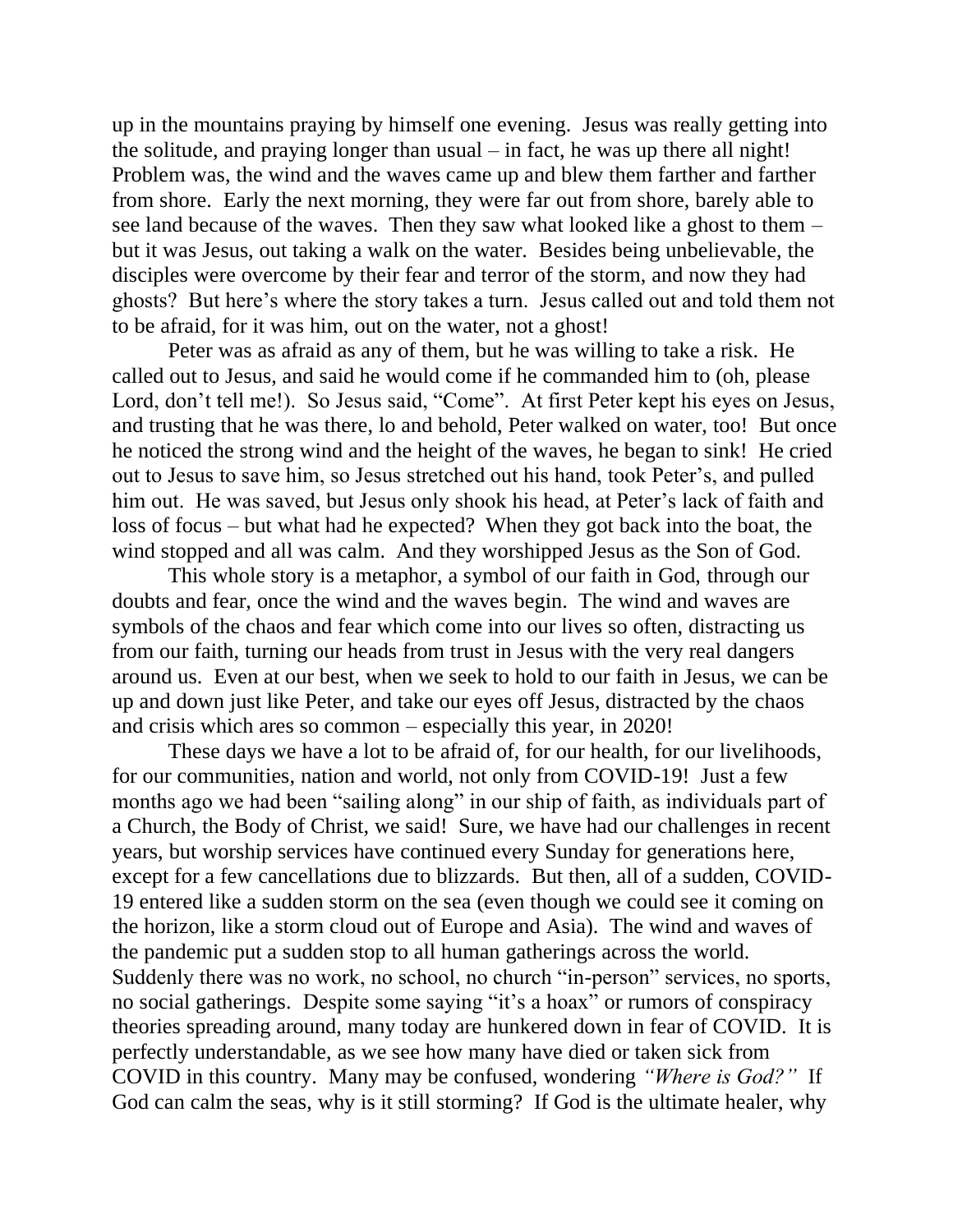are so many catching this virus? There seems to be creeping chaos across this country which we had thought was secure and invincible, capable of handling any coronavirus that comes our way. We had this myth of American exceptionalism, which is now very much questioned, of medical care system and the leadership which has fallen far short of expectations. Now we worry about our older relatives and for school children and their teachers. There was another storm of rebellion in the streets after the murder of George Floyd by Minneapolis police, which has spread across the country and the world. Combine that with inept political leadership and continued partisanship, and you have a perfect storm in 2020. *What can we do? Where is God in all this? Is God even listening?*

Fortunately, in God's Word today we hear a word of encouragement. JESUS IS PRESENT and with us through the wind and waves, the chaos of protests, Covid, and political strife. We look for his presence now, and listen today for his voice above the din. We look to Jesus, who extends his hand to you and me. TRUST leads us to reach out and take that extended hand of our Lord. For only he can pull you and me out of the waters of our despair and fear, our loneliness and depression. Jesus promises to pull the whole church out, and invites all humanity to take his hand! How? By our obedience to his command to love one another, to care for each other, to repent and transform the Church and society into a Beloved Community of righteousness and peace.

Jesus invites you and me to come out of our fearful sense of security in our churches which have become our fortresses and homes that are castles of protection, even as we are careful now to remain separate physically from others while we seek to keep our health in this pandemic. But even as we continue to take care to observe the health precautions of wearing masks and avoiding crowds, Jesus invites us to DARE TO RISK seeing the Church – the Body of Christ – in a new way, with new people, new experiences and even new songs.

Jesus says to you and me, in the midst of the storm this year, that "I am here. Do not be afraid. Trust me. Take my hand. Live as I have called you to live. Love one another. Listen to and hear your neighbor's cries of suffering and injustice, the pain of those losing their jobs and their homes, bearing the burden of generations of injustice upon their backs." Feed the hungry (we know how to do that!). Be patient. Listen for Jesus' voice in all that you hear, for the voice that will lead you to life.

Right now we seem to be floating helplessly in the midst of a churning sea – we don't know where we will end up. I don't know where we are going myself. But the promise of Jesus is the same as always, no matter the situation: "I am with you always, wherever you are, in the midst of the chaos, to the end of the age, when all will come clear. Take my hand – come to me – and I will give you rest, and an abundant life, for my yoke is easy and my burden is light. See, I give you